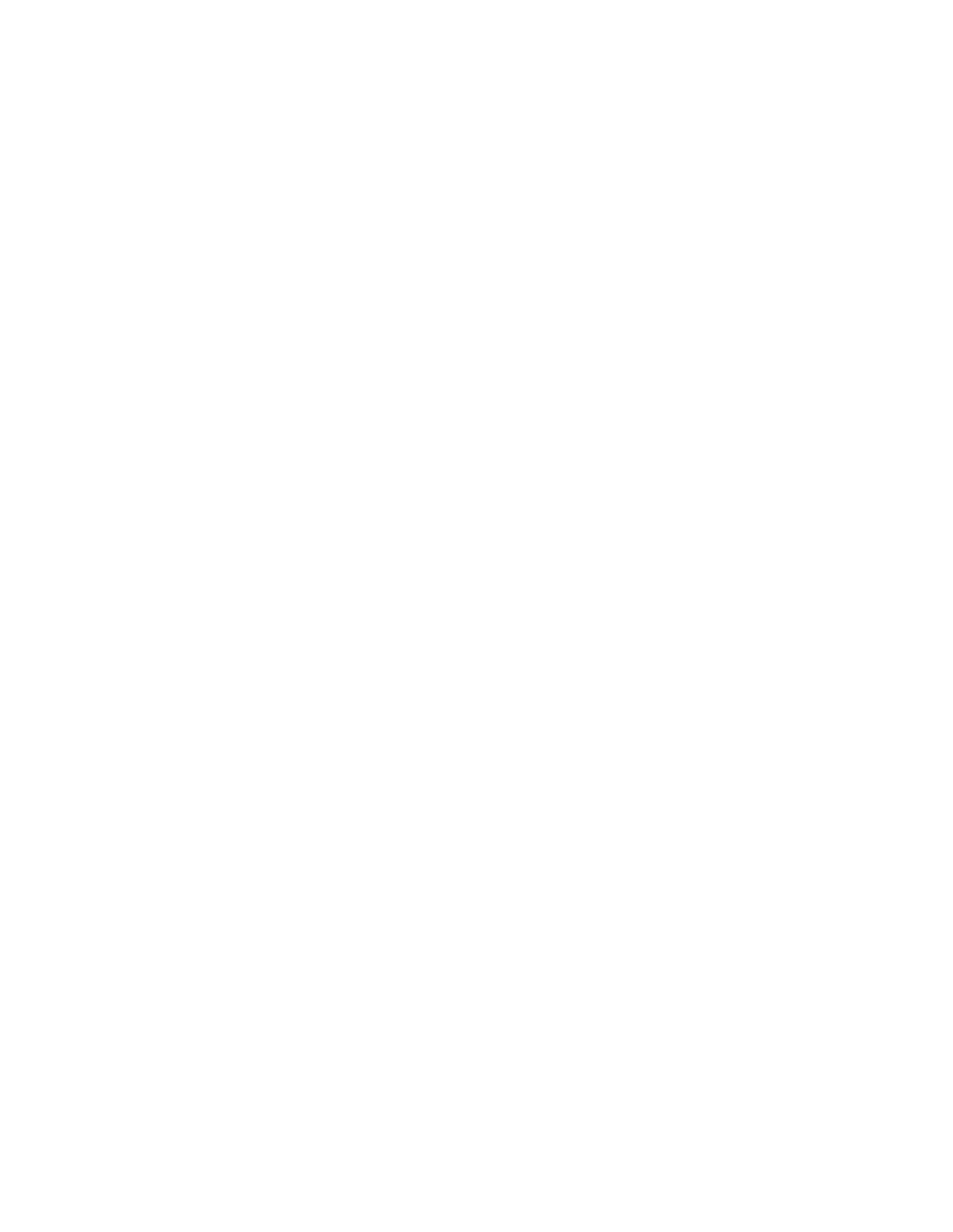| <b>JULY</b> |    |    |    |    |    |                |  |  |
|-------------|----|----|----|----|----|----------------|--|--|
| s           | M  | т  | W  | T  | F  | s              |  |  |
|             |    |    |    |    | 1  | $\overline{2}$ |  |  |
| 3           | 4  | 5  | 6  | 7  | 8  | 9              |  |  |
| 10          | 11 | 12 | 13 | 14 | 15 | 16             |  |  |
| 17          | 18 | 19 | 20 | 21 | 22 | 23             |  |  |
| 24          | 25 | 26 | 27 | 28 | 29 | 30             |  |  |
| 31          |    |    |    |    |    |                |  |  |

| <b>OCTOBER</b> |    |    |    |                 |    |    |  |  |
|----------------|----|----|----|-----------------|----|----|--|--|
| s              | M  | T  | W  | T               | F  | s  |  |  |
|                |    |    |    |                 |    | 1  |  |  |
| $\mathbf{2}$   | 3  | 4  | 5  | $6\phantom{1}6$ | 7  | 8  |  |  |
| 9              | 10 | 11 | 12 | 13              | 14 | 15 |  |  |
| 16             | 17 | 18 | 19 | 20              | 21 | 22 |  |  |
| 23             | 24 | 25 | 26 | 27              | 28 | 29 |  |  |
| 30             | 31 |    |    | 19              | 19 |    |  |  |

| <b>JANUARY</b> |                |    |    |    |    |                |  |  |
|----------------|----------------|----|----|----|----|----------------|--|--|
| S              | M              | T  | W  | т  | F  | s              |  |  |
| 1              | $\overline{2}$ | 3  | 4  | 5  | 6  | $\overline{7}$ |  |  |
| 8              | 9              | 10 | 11 | 12 | 13 | 14             |  |  |
| 15             | 16             | 17 | 18 | 19 | 20 | 21             |  |  |
| 22             | 23             | 24 | 25 | 26 | 27 | 28             |  |  |
| 29             | 30             | 31 |    |    |    |                |  |  |
|                |                |    |    | 18 | 20 |                |  |  |

|              | <b>APRIL</b> |    |    |    |                |             |  |  |  |
|--------------|--------------|----|----|----|----------------|-------------|--|--|--|
| s            | M            | T  | W  | T  | F              | $\mathbf s$ |  |  |  |
|              |              |    |    |    |                | 1           |  |  |  |
| $\mathbf{2}$ | 3            | 4  | 5  | 6  | $\overline{7}$ | 8           |  |  |  |
| 9            | 10           | 11 | 12 | 13 | 14             | 15          |  |  |  |
| 16           | 17           | 18 | 19 | 20 | 21             | 22          |  |  |  |
| 23           | 24           | 25 | 26 | 27 | 28             | 29          |  |  |  |
| 30           |              |    |    | 18 | 18             |             |  |  |  |

| <b>AUGUST</b>  |    |                |    |    |    |    |  |  |
|----------------|----|----------------|----|----|----|----|--|--|
| s              | M  | т              | W  | T  | F  | s  |  |  |
|                | 1  | $\overline{2}$ | 3  | 4  | 5  | 6  |  |  |
| $\overline{7}$ | 8  | 9              | 10 | 11 | 12 | 13 |  |  |
| 14             | 15 | 16             | 17 | 18 | 19 | 20 |  |  |
| 21             | 22 | 23             | 24 | 25 | 26 | 27 |  |  |
| 28             | 29 | 30             | 31 |    |    |    |  |  |
|                |    |                |    | 20 | 23 |    |  |  |

|    | <b>NOVEMBER</b> |    |    |    |    |    |  |  |  |
|----|-----------------|----|----|----|----|----|--|--|--|
| S  | M               | T  | W  | т  | F  | s  |  |  |  |
|    |                 | 1  | 2  | 3  | 4  | 5  |  |  |  |
| 6  | 7               | 8  | 9  | 10 | 11 | 12 |  |  |  |
| 13 | 14              | 15 | 16 | 17 | 18 | 19 |  |  |  |
| 20 | 21              | 22 | 23 | 24 | 25 | 26 |  |  |  |
| 27 | 28              | 29 | 30 |    |    |    |  |  |  |
|    |                 |    |    | 17 | 17 |    |  |  |  |

| <b>FEBRUARY</b> |    |    |    |              |    |    |  |  |
|-----------------|----|----|----|--------------|----|----|--|--|
| s               | M  | T  | W  | T            | F  | S  |  |  |
|                 |    |    | 1  | $\mathbf{2}$ | 3  | 4  |  |  |
| $\sqrt{5}$      | 6  | 7  | 8  | 9            | 10 | 11 |  |  |
| 12              | 13 | 14 | 15 | 16           | 17 | 18 |  |  |
| 19              | 20 | 21 | 22 | 23           | 24 | 25 |  |  |
| 26              | 27 | 28 |    |              |    |    |  |  |
|                 |    |    |    | 19           | 20 |    |  |  |

| <b>MAY</b>     |    |              |    |    |    |    |  |  |
|----------------|----|--------------|----|----|----|----|--|--|
| S              | M  | T            | W  | T  | F  | s  |  |  |
|                | 1  | $\mathbf{2}$ | 3  | 4  | 5  | 6  |  |  |
| $\overline{7}$ | 8  | 9            | 10 | 11 | 12 | 13 |  |  |
| 14             | 15 | 16           | 17 | 18 | 19 | 20 |  |  |
| 21             | 22 | 23           | 24 | 25 | 26 | 27 |  |  |
| 28             | 29 | 30           | 31 |    |    |    |  |  |
|                |    |              |    | 17 | 18 |    |  |  |

|                | <b>SEPTEMBER</b> |    |    |    |              |    |  |  |  |
|----------------|------------------|----|----|----|--------------|----|--|--|--|
| s              | M                | т  | W  | т  | F            | s  |  |  |  |
|                |                  |    |    | 1  | $\mathbf{2}$ | 3  |  |  |  |
| $\overline{4}$ | 5                | 6  | 7  | 8  | 9            | 10 |  |  |  |
| 11             | 12               | 13 | 14 | 15 | 16           | 17 |  |  |  |
| 18             | 19               | 20 | 21 | 22 | 23           | 24 |  |  |  |
| 25             | 26               | 27 | 28 | 29 | 30           |    |  |  |  |
|                |                  |    |    | 21 | 21           |    |  |  |  |

| <b>DECEMBER</b> |                       |    |                |    |                |    |  |  |
|-----------------|-----------------------|----|----------------|----|----------------|----|--|--|
| S               | W<br>M<br>т<br>T<br>F |    |                |    |                |    |  |  |
|                 |                       |    |                | 1  | $\overline{2}$ | 3  |  |  |
| $\overline{4}$  | 5                     | 6  | $\overline{7}$ | 8  | 9              | 10 |  |  |
| 11              | 12                    | 13 | 14             | 15 | 16             | 17 |  |  |
| 18              | 19                    | 20 | 21             | 22 | 23             | 24 |  |  |
| 25              | 26                    | 27 | 28             | 29 | 30             | 31 |  |  |
|                 |                       |    |                | 13 | 13             |    |  |  |

| <b>MARCH</b> |                |                |    |    |    |                         |  |  |
|--------------|----------------|----------------|----|----|----|-------------------------|--|--|
| s            | M              | T              | W  | T  | F  | s                       |  |  |
|              |                |                | 1  | 2  | 3  | $\overline{\mathbf{4}}$ |  |  |
| 5            | $6\phantom{1}$ | $\overline{7}$ | 8  | 9  | 10 | 11                      |  |  |
| 12           | 13             | 14             | 15 | 16 | 17 | 18                      |  |  |
| 19           | 20             | 21             | 22 | 23 | 24 | 25                      |  |  |
| 26           | 27             | 28             | 29 | 30 | 31 |                         |  |  |
|              |                |                |    | 18 | 18 |                         |  |  |

| <b>JUNE</b>    |    |    |                |    |              |    |  |  |
|----------------|----|----|----------------|----|--------------|----|--|--|
| s              | M  | т  | W              | т  | F            | s  |  |  |
|                |    |    |                | 1  | $\mathbf{2}$ | 3  |  |  |
| $\overline{4}$ | 5  | 6  | $\overline{7}$ | 8  | 9            | 10 |  |  |
| 11             | 12 | 13 | 14             | 15 | 16           | 17 |  |  |
| 18             | 19 | 20 | 21             | 22 | 23           | 24 |  |  |
| 25             | 26 | 27 | 28             | 29 | 30           |    |  |  |
|                |    |    |                |    |              |    |  |  |